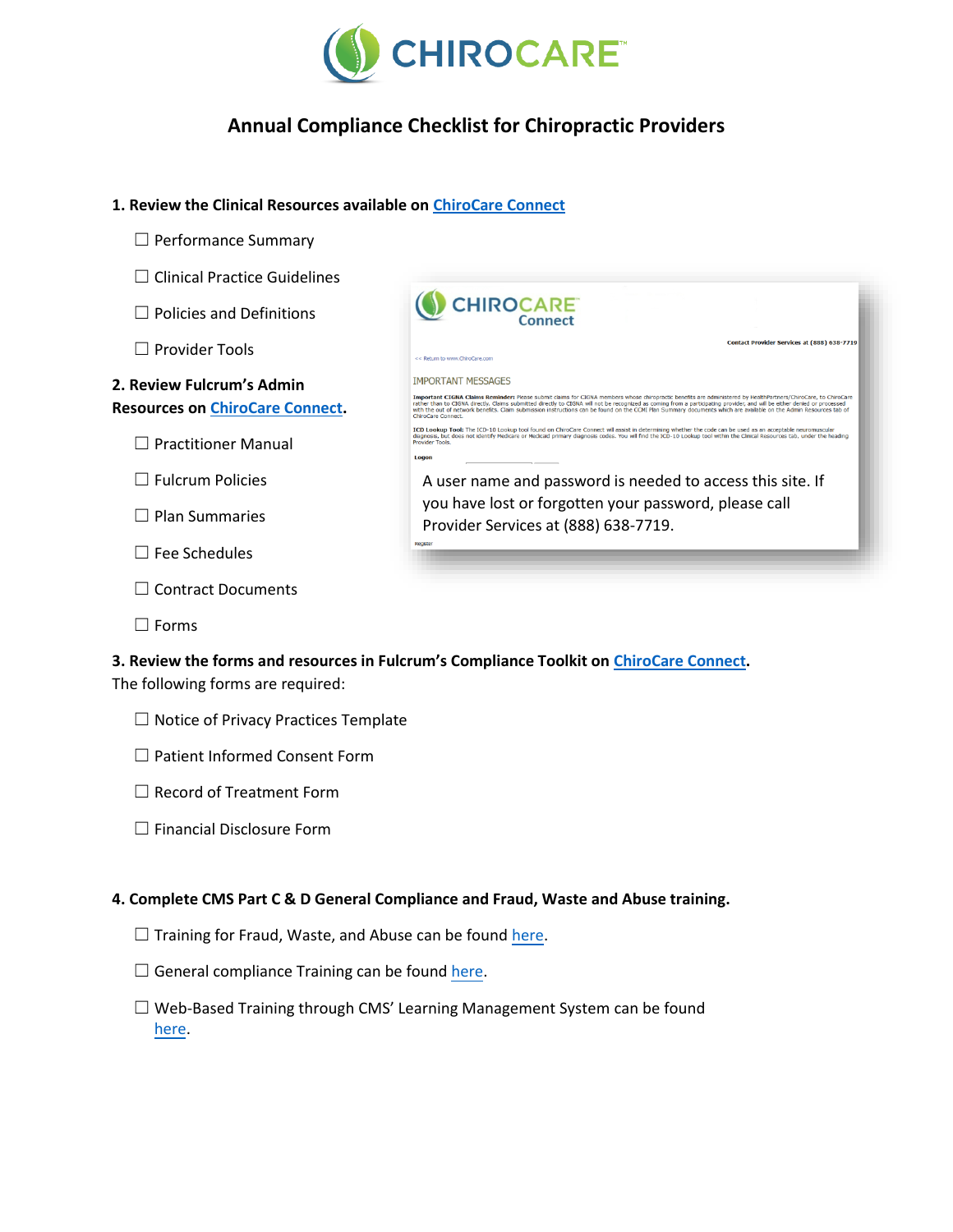### **5. Complete HealthPartners and UCare's "Special Needs Plans Trainings" on [chirocare.com](http://www.chirocare.com./)**

- □ [HealthPartners MSHO Training Presentation](https://www.healthpartners.com/ucm/groups/public/@hp/@public/documents/documents/cntrb_041302.pdf)
- □ UCare's [MSHO MSC+ Model of Care Training Presentation and Slides](https://www.ucare.org/providers/Care-Coordinators/Pages/Care-Coordination-Trainings.aspx)

## **6. Review Fulcrum's Compliance Policies and Procedures under "Administrative Resources" on [chirocare.com](http://www.chirocare.com/)**

- $\Box$  Office Standards and Protocols for Credentialing (CRM-008)
- ☐ Billing for Non-Covered Services (CRM-009)
- $\Box$  Billing for Non-Covered Services FAQ (CRM-009)
- $\Box$  Chart Review Checklist (CRM-014)
- $\Box$  Site Visit Checklist (CRM-014)

#### **7. Update your contact information.**

☐ **If any of your clinic contact information (such as name, address, fax number, phone number, etc.) has changed, contact visit ChiroCare Connect and update your information using the "Provider Update" tab.** Please contact our Provider Services team at (888) 638-7719 with any questions about submission of updates.